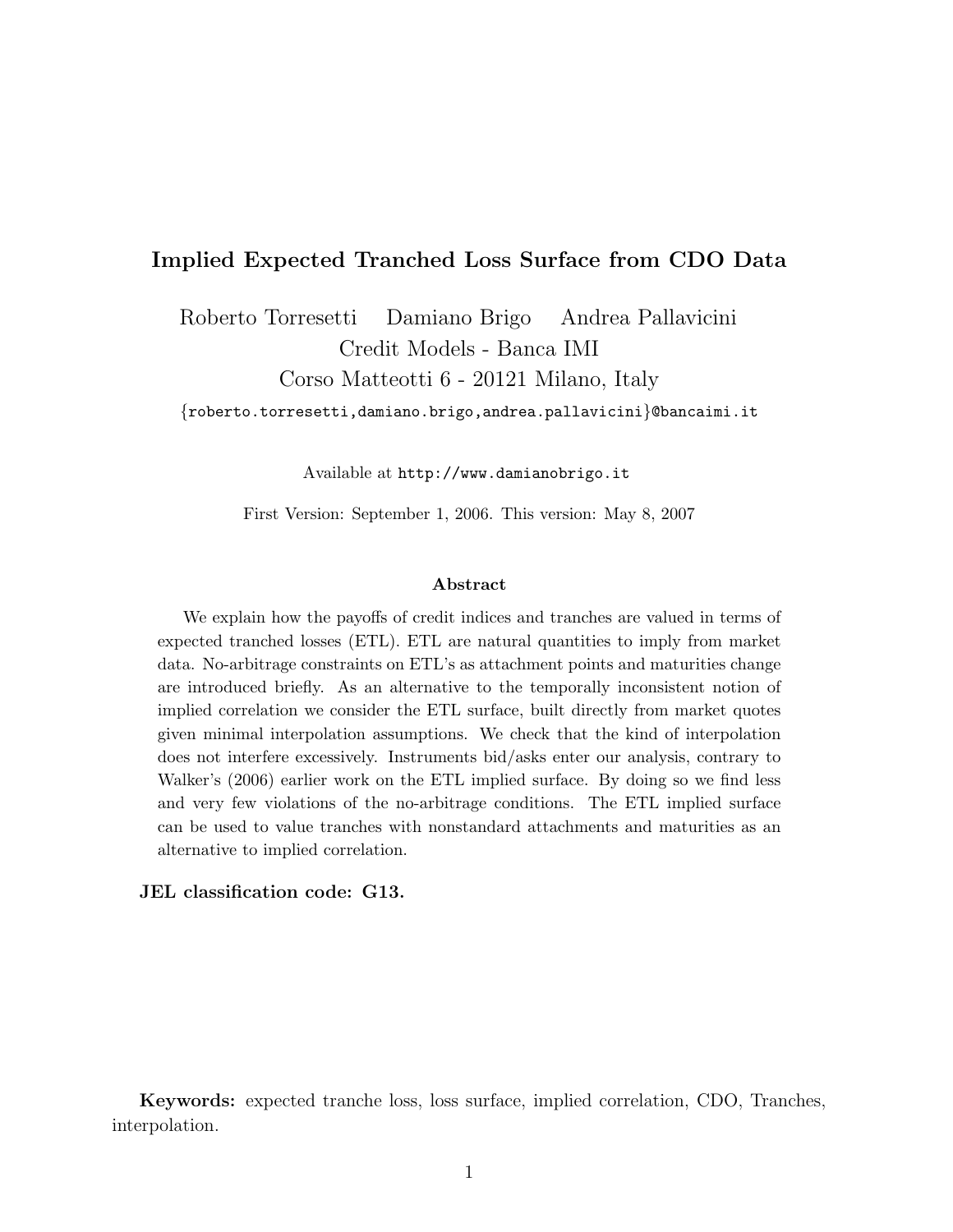## 1 Introduction

We consider market payoffs for credit indices and their tranches. We observe that the net present values of these payoffs can be characterized through a set of key quantities given by expected tranched losses (ETL). We then explain exactly how the payoffs are valued in terms of ETL and consider natural no-arbitrage constraints on ETL's as tranche attachment points and maturities vary.

The notion of ETL surface across maturity and tranche attachments is as close as a model independent notion of implied dependence as possible, since it focuses on one of the most direct market objects embedded in market quotes.

Rather than going through implied correlation, based on the arbitrary assumption of a Gaussian copula connecting defaults across names and leading to inconsistencies in the temporal axis, one considers directly quantities entering the valuation formula and implies them from market quotes given minimal interpolation assumptions. To make sure that interpolation does not interfere excessively we carry out the calibration through two different interpolation techniques (linear and splines).

Our results remind of Walker (2006)'s earlier work and of the formal analysis of the properties of expected tranched loss in connection with no arbitrage in Livesey and Schlögl (2006).

As we explain more in detail in the conclusions, while in our framework the bid/asks of the instruments enter the target function we aim at minimizing in order to imply the surface, in Walker's (2006) framework the instruments NPV's must be exactly zero. By including bid/asks as we do the no-arbitrage constraints are satisfied across the vast majority of dates, in particular we find less violations of the no-arbitrage condition than in Walker's (2006).

The method appears to be helpful as a first model-independent procedure to deduce implied expected loss surfaces from market data, allowing one to check basic no-arbitrage constraints in the market quotes. It is of immediate use to value tranches with nonstandard attachments and maturities, although excessive extrapolation is to be avoided.

## 2 Market quotes

The most liquid multi-name credit instruments available in the market are credit indices and CDO tranches (e.g. iTraxx, CDX).

#### 2.1 Credit indices

The index is given by a pool of CDS on the names  $1, 2, \ldots, M$ , typically  $M = 125$ . Each name has the same initial notional  $1/M$ , so that the pool total notional is one. The index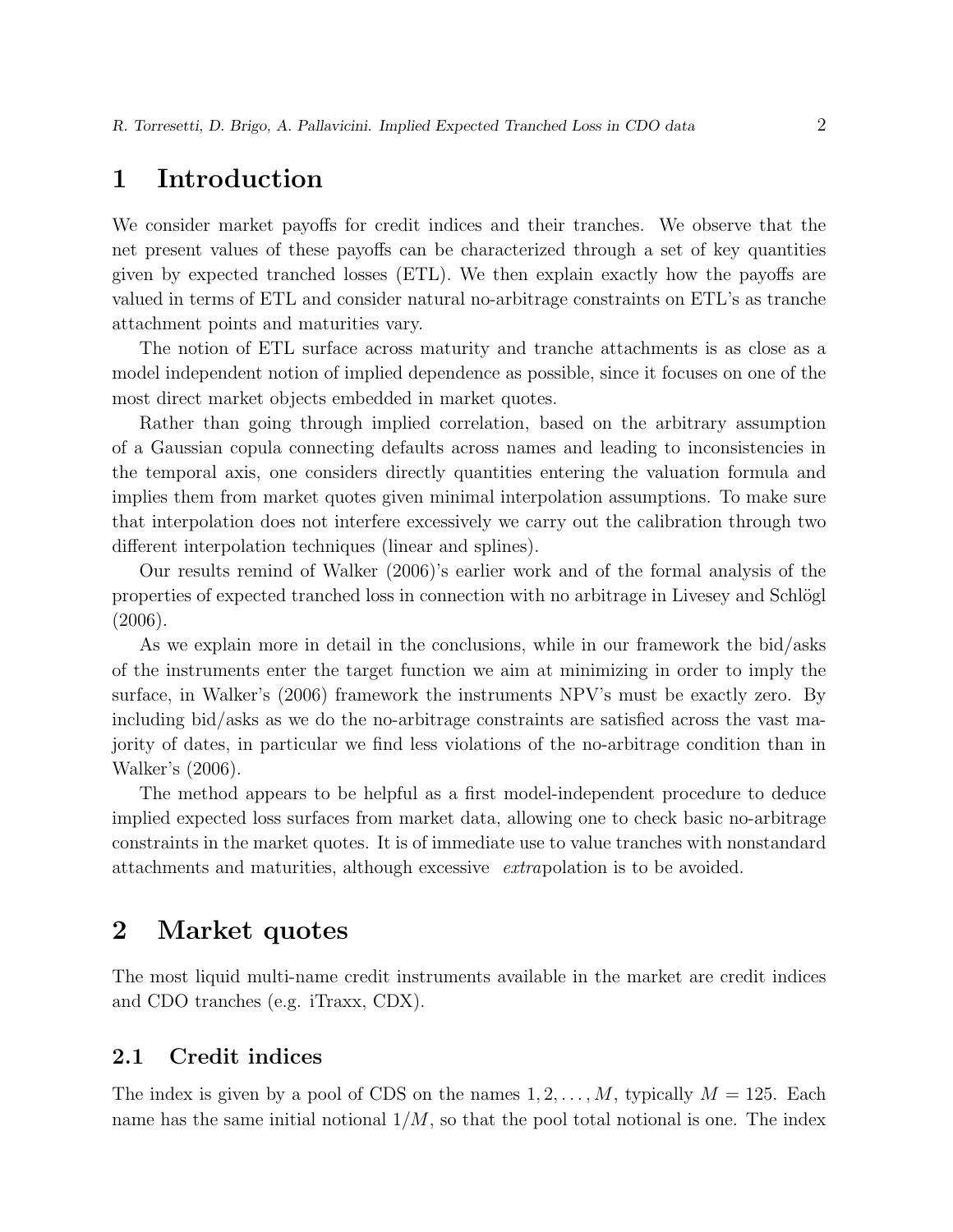default leg consists of protection payments corresponding to the defaulted names of the pool. Each time one or more names default the corresponding loss increment is paid to the protection buyer, until final maturity  $T = T_b$  arrives or until all the names in the pool have defaulted.

In exchange for loss increase payments, a periodic premium (spread) with rate  $S$  is paid from the protection buyer to the protection seller, until final maturity  $T<sub>b</sub>$ . This premium is computed on a notional that decreases each time a name in the pool defaults, and decreases of an amount corresponding to the notional of that name (without taking out the recovery).

We denote with  $L_t$  the portfolio cumulated loss; In case the time is one of the grid dates  $T_i$  below we write  $L_i = L_{T_i}$ . Assuming the recovery rate for each name to be R, we have that at each default in the pool the notional decreases by  $(1 - R) \cdot 1/M$ , since part of the defaulted notional is recovered. The number of defaulted names scaled by  $M$  ("default rate") is expressed as

$$
\frac{L_t}{1-R}
$$

since

$$
L_t = (1 - R) \frac{\text{number of defaulted names by } t}{M}.
$$

The discounted payoff of the two legs of the index is given as follows:

$$
\text{Def}_{\text{Ind}} = \int_0^T D(0, t) dL_t
$$

$$
\text{Prem}_{\text{Ind}} = \sum_{i=1}^b D(0, T_i) \text{Spr}_{\text{Ind}} \int_{T_{i-i}}^{T_i} \left(1 - \frac{L_t}{1 - R}\right) dt
$$

where in general  $D(s, u)$  is the deterministic discount factor (and thus zero coupon bond) at time s for maturity  $u$ , and Spr is the index spread. The integral on the right hand side of the premium leg is the outstanding notional on which the premium is computed for the index.

The value of the index spread  $\text{Spr}_{\text{Ind}}$  that balances the npv of the two legs can be written as.

$$
Spr_{\text{Ind}} = \frac{E\left[\sum_{i=1}^{b} D(0, T_i) (L_i - L_{i-1})\right]}{E\left[\sum_{i=1}^{b} (T_i - T_{i-1}) D(0, T_i) \left(1 - \frac{L_i + L_{i-1}}{2(1-R)}\right)\right]},
$$
\n(1)

 $E$  denoting the risk neutral expectation. Notice the approximation we have introduced in the computation of the integrals involved in determining the average Outstanding Notional and Default Leg NPV in each period. For a thorough exposition of CDS pricing and the accuracy of different approximations to the relevant integrals see O'Kane and Turnbull (2003).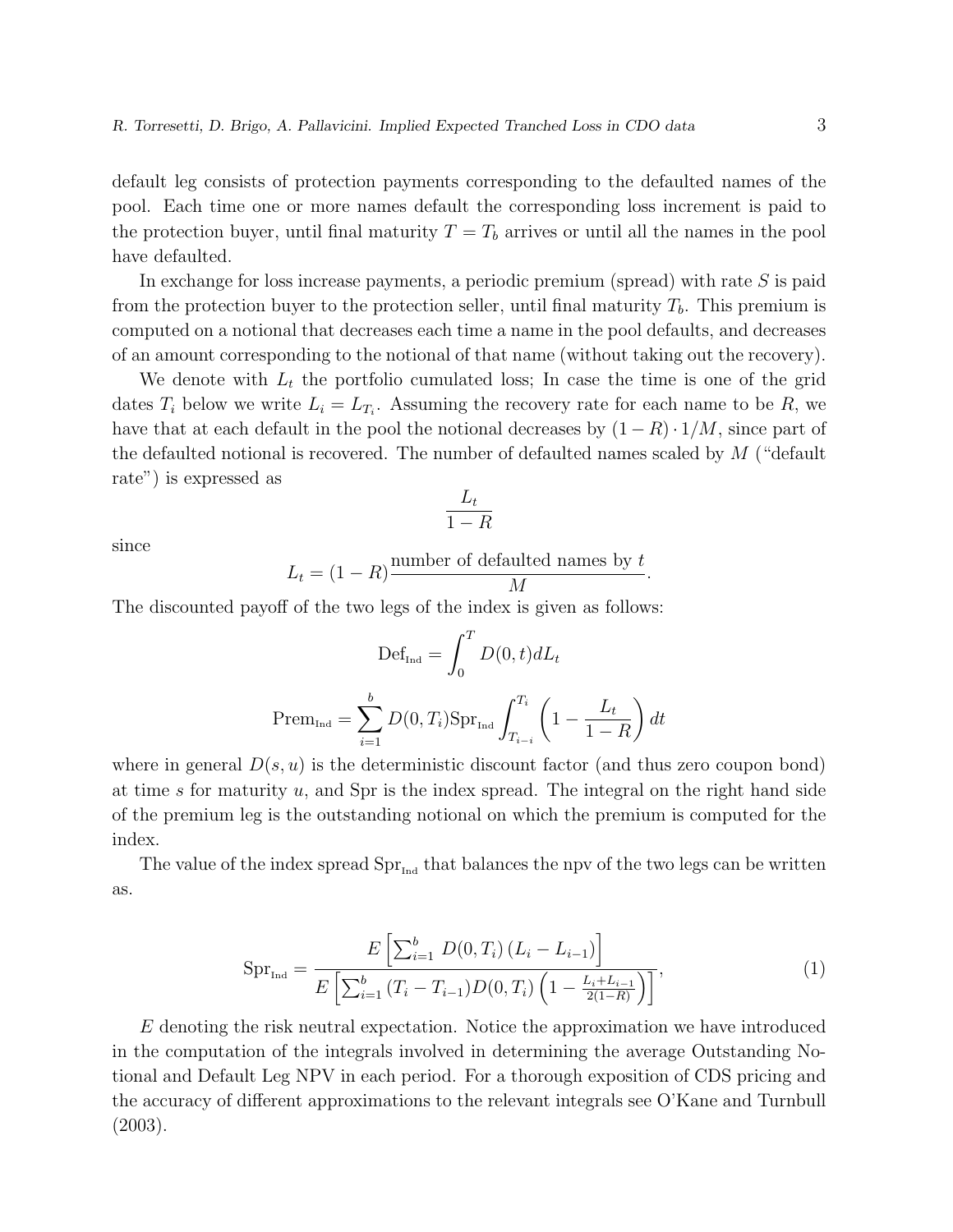## 2.2 CDO tranches

Synthetic CDOs with maturity  $T<sub>b</sub>$  are contracts involving a protection buyer, a protection seller and an underlying pool of names. They are obtained by putting together a collection of Credit Default Swaps (CDS) with the same maturity on different names,  $1, 2, ..., M$ , tipically  $M = 125$ , and then "tranching" the loss  $L_t$  of the resulting pool at two points A and B with  $0 \leq A \leq B \leq 1$ . The tranched loss reads

$$
L_t^{A,B} := \frac{1}{B-A} \left[ (L_t - A) \mathbf{1}_{\{A < L_t \le B\}} + (B - A) \mathbf{1}_{\{L_t > B\}} \right]
$$

Once enough names have defaulted and the loss has reached A, the count starts. Each time the loss increases the corresponding loss change re-scaled by the tranche thickness  $B - A$  is paid to the protection buyer, until maturity arrives or until the total pool loss exceeds  $B$ , in which case the payments stop (this is the default or protection leg).

In exchange for loss payments, a periodic premium with rate  $\text{Spr}_{A,B}$  is paid from the protection buyer to the protection seller (premium leg). This premium is computed on a notional that decreases of the same amounts as the tranched loss increases. The notional surviving at each time is called "outstanding notional". In some of the most risky tranches the premium can be partially payed at the contract starting date, as an upfront amount  $U^{A,B}$ .

More formally, discounted payoff of the default leg can be written as

$$
\int_0^T D(0,t)dL_t^{A,B}
$$

In the premium leg, the premium rate  $Spr_{A,B}$ , fixed at time  $T_0 = 0$ , is paid periodically, say at times  $T_1, T_2, \ldots, T_b = T$ . Part of the premium can be paid at time  $T_0 = 0$  as an upfront  $U_0^{A,B}$  $_{0}^{A,B}$ . The premium leg discounted payoff can be written as

$$
\text{Prem}_{A,B} = U_0^{A,B} + \text{Spr}_{A,B} \sum_{i=1}^b (T_i - T_{i-1}) D(0,T_i) \int_{T_{i-i}}^{T_i} \left(1 - L_i^{A,B}\right) dt.
$$

We solve for the  $\text{Spr}_{A,B}$  that sets to 0 the tranche NPV and obtain

$$
Spr_{A,B} = \frac{E\left[\sum_{i=1}^{b} D(0,T_i) \left(L_i^{A,B} - L_{i-1}^{A,B}\right)\right]}{E\left[\sum_{i=1}^{b} (T_i - T_{i-1}) D(0,T_i) \left(1 - \frac{L_i^{A,B} + L_{i-1}^{A,B}}{2}\right)\right]}
$$
(2)

The above expression can be easily recast in terms of the upfront premium  $U_0^{A,B}$  $_{0}^{A,B}$  for tranches that are quoted in terms of upfront fees. Notice again the approximation we have introduced in the computation of the integrals involved in determined the average Outstanding Notional and Default Leg NPV in each period.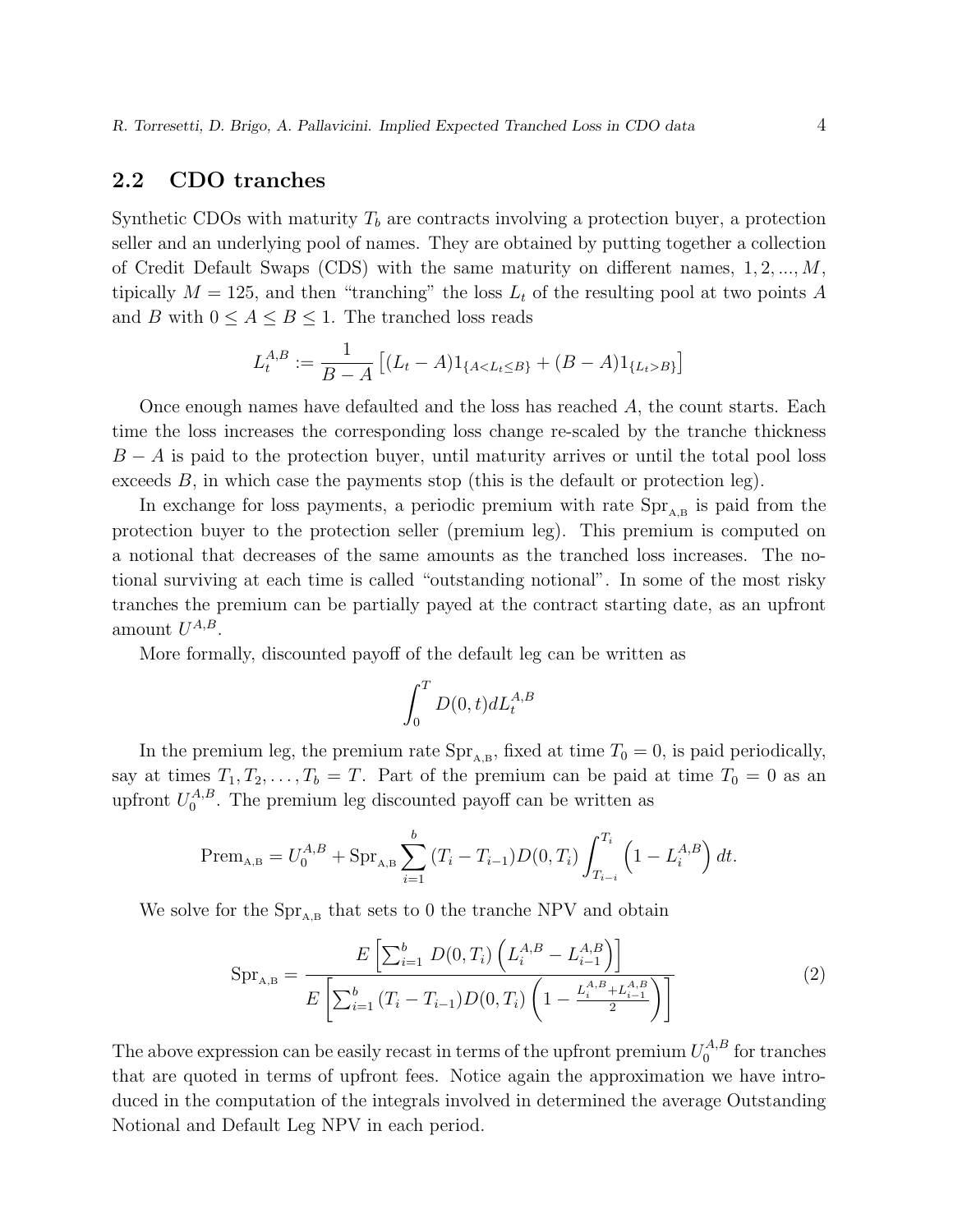The tranches that are quoted on the market refer to standardized pools. Let us consider for example the DJ i-TRAXX index, referring to the most liquid  $M = 125$  names in the European CDS market. Standard attachment points are used. For the DJ-iTraxx Europe, the traded tranches are: an equity tranche, responsible for all losses between  $0\%$  and  $3\%$ , then other mezzanine and senior tranches covering 3%-6%, 6%-9%, 9%-12% and 12%-22%. For the main US index, the DJ CDX NA the tranche sizes are different: 0%-3%, 3%-7%, 7%-10%, 10%-15% and 15%-30%.

The market quotes either the periodic premiums rate  $\text{Spr}_{A,B}$  of these tranches or their upfront premium rate  $U_0^{A,B}$  $_0^{A,B}$  for maturities  $T = 3y, 5y, 7y, 10y$ . The equity tranche is quoted by the upfront amount needed to make it fair when a running spread of 500bps is taken as periodic spread in the premium leg.

# 3 Index and Tranche NPV as a function of Expected Tranche Loss (ETL)

The tranches and the index pay their spread on dates  $T_1, T_2, ..., T_b$ , expressed as year fractions (we call the start date  $T_0 = 0$ ). We assume a constant recovery of 40%.

The NPV of the premium and default legs of the index can be rewritten as:

$$
\text{NPVPrem}_{\text{Ind}} = \text{Spr}_{\text{Ind}} \text{Annuity}_{\text{Ind}}
$$
\n
$$
\text{Annuity}_{\text{Ind}} = \sum_{i=1}^{N} (T_i - T_{i-1}) D(0, T_i) \left( 1 - \frac{E[L_i] + E[L_{i-1}]}{2(1 - R)} \right) \tag{3}
$$
\n
$$
\text{NPVDef}_{\text{Ind}} = \sum_{i=1}^{N} D(0, T_i) \left[ E[L_i] - E[L_{i-1}] \right]
$$

where the notation for the index annuity, the index premium leg, the index spread and the index default leg is self evident as before.

The NPV of the premium and default leg of the tranche with attachment A and detachment  $B$  is:

$$
NPV\text{Prem}_{A,B} = \begin{cases} U_{A,B} + 0.05 \cdot \text{Annuity}_{A,B}, & A = 0\\ \text{Spr}_{A,B} \text{Annuity}_{A,B}, & A > 0 \end{cases}
$$
(4)

$$
\text{Annuity}_{A,B} = \sum_{i=1}^{N} (T_i - T_{i-1}) D(0, T_i) \left( 1 - \frac{E[L_i^{A,B}] + E[L_{i-1}^{A,B}]}{2} \right) \tag{5}
$$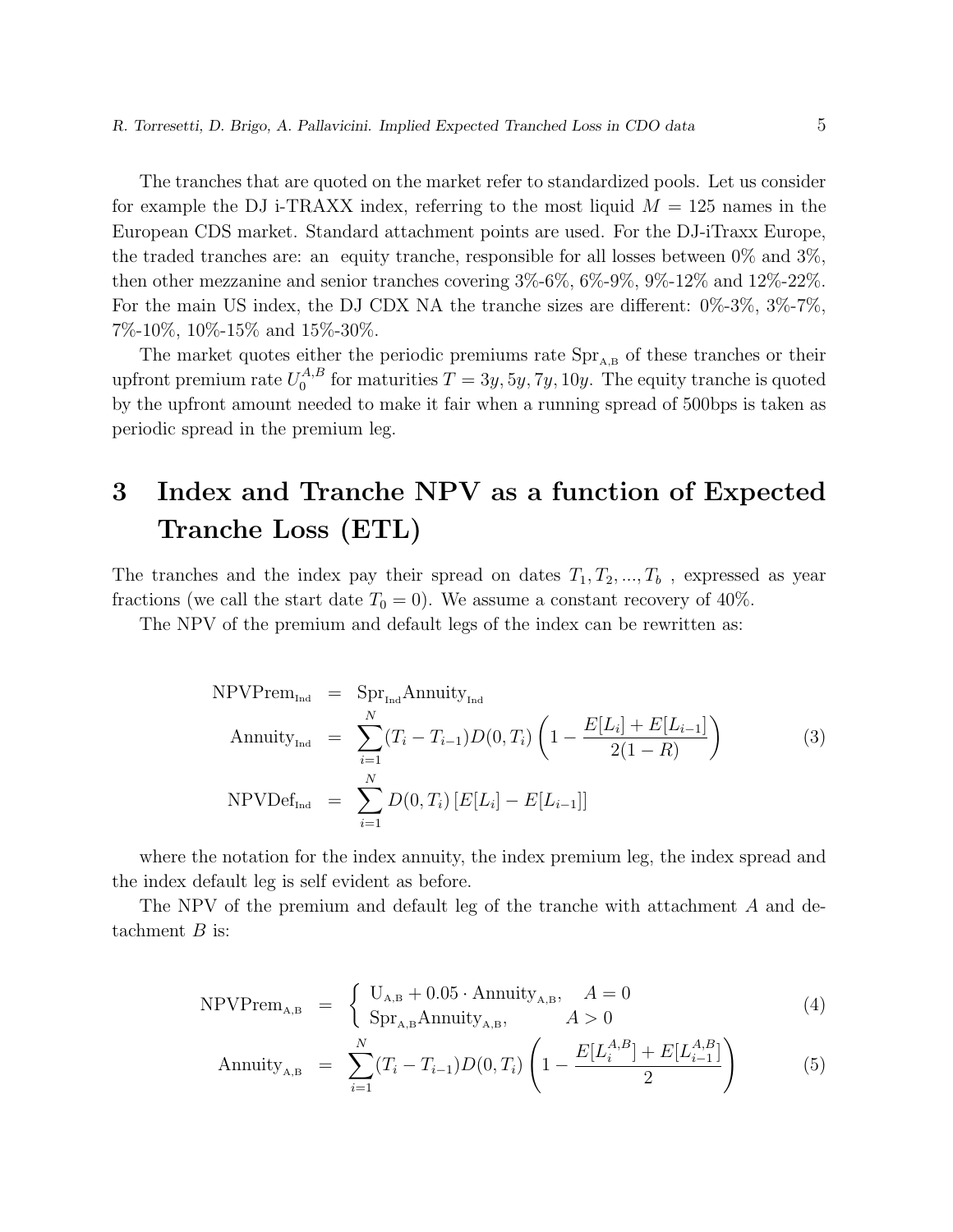R. Torresetti, D. Brigo, A. Pallavicini. Implied Expected Tranched Loss in CDO data 6

$$
NPVDef_{A,B} = \sum_{i=1}^{N} D(0, T_i) \left[ E[L_i^{A,B}] - E[L_{i-1}^{A,B}] \right]
$$
 (6)

$$
E\left[L_i^{A,B}\right] = \frac{E\left[\max(L_i - A, 0)\right] - E\left[\max(L_i - B, 0)\right]}{B - A}
$$
\n
$$
= \frac{B}{B - A}E\left[\min(L_i, B)\right] - \frac{A}{B - A}E\left[\min(L_i, A)\right]
$$
\n(7)

If we have for a given date the ETL's throughout the entire capital structure (all  $(A, B)$ 's) then given the expected recovery we can back-out the expected portfolio loss.

To span the entire capital structure we need a set of  $k$  tranches with attachments  $A_j$  and detachments  $B_j$  with  $j = 1, ..., k$  where  $A_1 = 0, B_k = 1$  and  $A_{i+1} = B_i$ . The expected portfolio loss is then the summation of the ETL multiplied by the tranche depth (detachment minus attachment):

$$
\sum_{i=1}^{k} L_t^{A_i, B_i} (B_i - A_i) = L_t \Rightarrow \sum_{i=1}^{k} E[L_t^{A_i, B_i}] (B_i - A_i) = E[L_t]
$$
 (8)

Given the expected portfolio loss  $E[L_t]$  and the recovery rate R we can compute the expected portfolio default rate as  $E[L_t]/(1-R)$ . Thus to compute the npv of the premium leg of the index we need the ETL throughout all the capital structure, in other words we need a set of adjacent  $(A, B)$  tranches spanning  $0\%$  - 100%.

The standardized iTraxx tranches have detachments (3%, 6%, 9%, 12%, 22%). To price each of these 5 tranches we need the ETL on all payment dates. To price the index we would also need the ETL of the  $22\%$ -100% tranche. To price the 3y tranches and index (6 market quotes  $= 5$  tranches  $+ 1$  index) we will be looking for the 6 unknown 3y ETL's that will set the npv of the instruments as close as possible to 0. To compute the npv of the tranches and index we also need the ETL on all payment dates with maturity shorter than 3y: these will be obtained interpolating for each tranche between time 0 (by definition this will be 0) and the 3y unknown ETL to be found. Once the 3y nodal ETL's matching the data are found, to price the 5 years tranches and index we will need also the ETL between 3 and 5 years. For each tranche this will be obtained by interpolation between the expected tranche loss at 3y and the 6 unknown ETL's at 5y to be found. We then iterate the procedure.

We call  $f(t, h, k)$  the ETL at time t of the tranche with attachment h and detachment  $k$  (to simplify the notation we will often identify the seniority of the tranche in the capital structure of the CDO only through the detachment point k, writing  $f(t, h, k) = f(t, k)$ when  $h$  is clear from the context.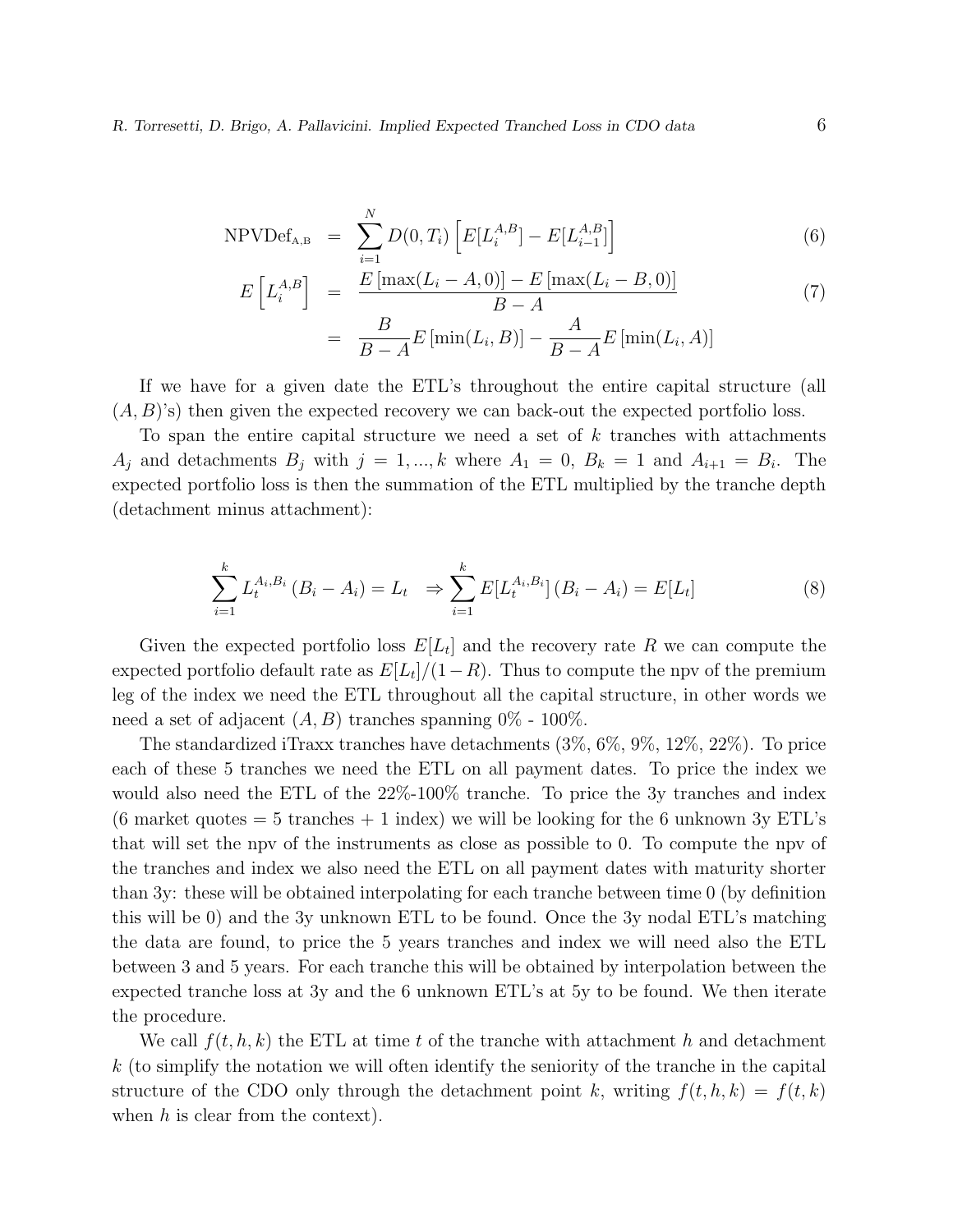|          |                                             |                |                |                |                  | $0\% - 3\% - 3\% - 6\% - 6\% - 9\% - 9\% - 12\% - 12\% - 22\% - 22\% - 100\%$ |
|----------|---------------------------------------------|----------------|----------------|----------------|------------------|-------------------------------------------------------------------------------|
| $t=0$    | $\overline{0}$                              | $\overline{0}$ | $\overline{0}$ | $\overline{0}$ | $\left( \right)$ | $\left( \right)$                                                              |
| $\cdots$ |                                             |                |                |                |                  |                                                                               |
|          | $t = 3 \left  f(3y, 3\%) - f(3, 6) \right $ |                | $\sim$ $\sim$  |                |                  | f(3, 100)                                                                     |
| $\cdots$ |                                             |                |                |                |                  |                                                                               |
|          | $t = 5 \int f(5y, 3\%)$ $f(5, 6)$           |                | $\cdots$       |                |                  | f(5, 100)                                                                     |
|          |                                             |                |                |                |                  |                                                                               |
|          | $t = 7$   $f(7y, 3\%)$ $f(7, 6)$            |                | $\cdots$       |                |                  | f(7, 100)                                                                     |
| $\cdots$ |                                             |                |                |                |                  |                                                                               |
|          | $t = 10$   $f(10y, 3\%)$ $f(10, 6)$         |                | $\cdots$       |                |                  | f(10, 100)                                                                    |

The set of  $4 \cdot 10 \cdot 6 = 240$  f's (one for each quarterly payment date and for each tranche) created by interpolating the  $4 \cdot 6 = 24$  basic nodal  $f(t, k)$ 's (one for each market maturity date and for each tranche) will be used to set the npv of the instruments as close to 0 as possible whilst maintaining the constraints (10) below. For the generic tranche the npv of the premium and default leg expressed in terms of  $f(t, k)$  is obtained by Equations (4-6) by substituting

$$
E[L_i^{A,B}] = f(T_i, A, B).
$$

The npv of the premium and default leg of the index expressed in terms of  $f(t, k)$  is instead given by (3) where we substitute

$$
E[L_i] = \sum_{j=1}^{k} f(T_i, k_j)(k_j - k_{j-1})
$$
\n(9)

(recall that  $f(T_i, k_j) = f(T_i, k_{j-1}, k_j)$ ). We will require that the ETL  $f(t, k)$  is nondecreasing in t and non-increasing in  $k$ , both requirements being natural given that the loss of a pool should be non-decreasing in time and that the tranched losses re-scaled by the tranche thickness across adjacent attachment-detachment intervals decreases as we move to larger intervals. These requirements ensure also that (9) is increasing in T. Being  $f(t, k)$ the expectation of a quantity bounded between 0 and 1, we will also require that  $f(t, k)$ lies in the [0, 1] interval. The set of constraints will thus be:

$$
\begin{cases}\n0 \le f(t, h, k) \le 1 \\
f(T_i, h, k) \ge f(T_{i-1}, h, k) \\
f(t, k_{j-1}, k_j) \le f(t, k_{j-2}, k_{j-1})\n\end{cases}
$$
\n(10)

We will further check a posteriori the condition that the ETL profile for equity tranche losses (attachment-detachment  $A - B$  with  $A = 0$ ) implicit in our f table be convex with respect to the detachment B. Indeed, through a Breeden-Litzenberger (1978) like result, the second derivative of the expected equity tranche loss with respect to the detachment B is related to the opposite of the risk neutral loss density, and as such must be negative.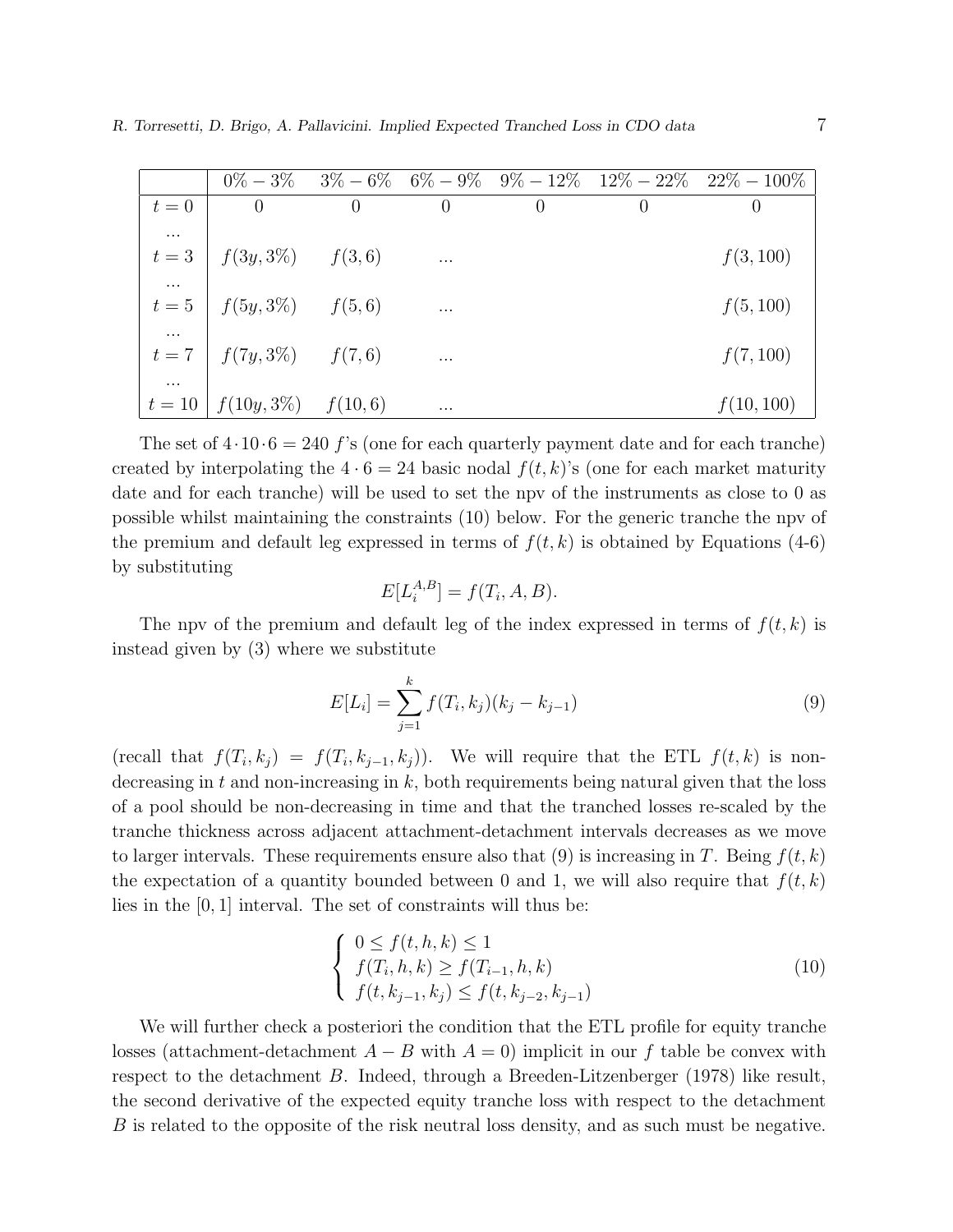To find equity ETL remember the link between tranches and equity tranches: Invert

$$
f(t, k_{j-1}, k_j) = \frac{k_j}{k_j - k_{j-1}} f(t, 0, k_j) - \frac{k_{j-1}}{k_j - k_{j-1}} f(t, 0, k_{j-1})
$$

to find the equity ETL and check concavity on these.

Given a set of 24 nodal  $f(t, k)$  satisfying the constraints in (10) and given an interpolation method (linear or spline for example) we will get the 240  $f(t, k)$  we need to compute the npv of the tranche and indices for all maturities. At this point we can calculate the theoretical spread that would set exactly to 0 the npv of the instrument if inserted in the premium leg:

$$
SprTheoretical = \frac{NPVDefaultLeg}{Annuity}
$$
 (11)

This theoretical spread is a function of the nodal points  $f$  we take in the expected tranched loss surface. If the difference between this theoretical spread (function of  $f$ ) and the mid market quoted spread is smaller than half the bid-ask spread for all instruments, then we have found a set of  $f(t, k)$  satisfying the constraints set forth in (10) whilst pricing all instruments within the bid-ask spread.  $^{\rm 1}$ 

$$
\text{Mispr}_{\text{BidAsk}} = \frac{\text{Spr}_{\text{Theoretical}} - \text{Spr}_{\text{Mid}}}{\text{BidAsk}_{\text{Spread}}/2}
$$
(12)

Our objective function will be the minimization of the sum of the squared standardazed mispricings (12). If using the sum of the squared mispricings will yield a solution for which some of the instruments are priced outside the bid-ask spread (Mispr $_{\text{BidAs}} > 1$ ) then we will try minimizing the sum of even powers of the standardized mispricing (12) for exponents 4, 6 and 8. In case of persistence of instruments priced outside the bid-ask spread, we take the solution for which the maximum absolute standardized mispricing is smallest.

## 4 Numerical Results

Our sample goes from 13-nov-03 to 14-jun-06 for the CDX and from 21-jun-04 to 23-May-06 for iTraxx. From Table (1) we note that, except for the iTraxx pool with a linear interpolation, in all other cases we find a solution where the theoretical spread exceeds the bid ask spread by less than one fifth  $(0.4/2)$  the bid ask range. In the case of the iTraxx pool with a linear interpolation we find only one date where all instruments cannot be priced within the bid ask range: in this case the theoretical spread is outside the bid ask spread by less than one third  $(0.6/2)$  the bid ask range.

<sup>&</sup>lt;sup>1</sup>For the equity tranche in  $(11)$  we do not need to divide by the outstanding notional, since the market quotes directly the upfront amount.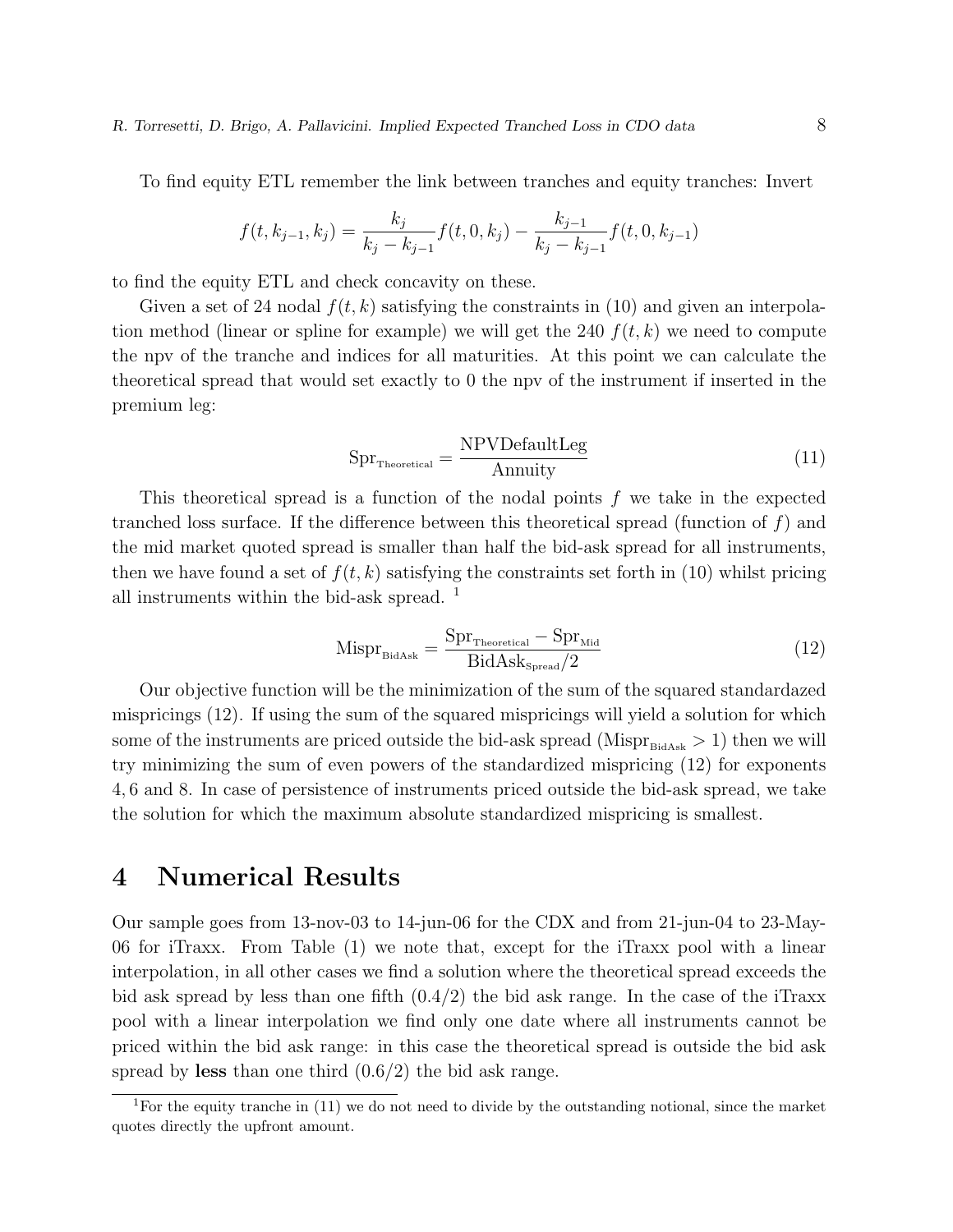|                                     | CDX               |                 | <b>ITRAXX</b>                     |         |  |
|-------------------------------------|-------------------|-----------------|-----------------------------------|---------|--|
| sample                              | from $13$ -nov-03 | to $14$ -jun-06 | from $21$ -jun-04 to $23$ -may-06 |         |  |
| interpolation                       | linear            | spline          | linear                            | spline  |  |
| Number of dates                     | 616               | 616             | 473                               | 473     |  |
| $\%$ Mispr $_{\text{BidAsk}}>1$     | $1.0\%$           | $2.6\%$         | $0.2\%$                           | $1.3\%$ |  |
| $\%$ Mispr <sub>BidAsk</sub> > 1.2  | $0.8\%$           | $0.2\%$         | $0.2\%$                           | $0.2\%$ |  |
| $\%$ Mispr <sub>BidAsk</sub> > 1.4  | $0.0\%$           | $0.0\%$         | $0.2\%$                           | $0.0\%$ |  |
| $\%$ Mispr $_{\text{BidAsk}} > 1.6$ | $0.0\%$           | $0.0\%$         | $0.0\%$                           | $0.0\%$ |  |

Table 1: Percentage of sample repriced outside the bid-ask range

In Figure 1 are plotted the CDX and iTraxx ETL's for the 5y and 10y tranches. It can be clearly noticed the higher perceived riskiness of the CDX universe: despite the higher attachments the ETL is on average higher.

For some dates in our samples we had no quoted market spreads for particular maturities. More specifically, the 3y and 7y tranches are available only from 20-may-05 and 6-may-05 for the CDX and iTraxx respectively. In this cases the unknowns are reduced to be the ETL's on 5 and 10 years maturities only. From Figure 1 we note that were we had only the 5y and 10y tranches available the calibrated 5y and 10y ETL's were much more volatile.

# 5 Comparison with other approaches and Conclusions

Our results can be reconciled with Walker (2006)'s earlier work. Related work and a formal analysis of the properties of expected tranched loss in connection with no arbitrage is also in Livesey and Schlögl  $(2006)$ . In both Walker and our approaches, given a set of tranche and index spreads on a set of maturities, one looks for a set of expected tranched losses f satisfying the same box constraints and monotonicity constraints. While in our framework the bid/asks of the instruments enter the target function we aim at minimizing, in Walker (2006)'s framework the instruments npv's must be exactly zero: npv's are treated as a set of linear equality constraints. Including bid/asks the no-arbitrage constraints are satisfied across the vast majority of dates, we find less violations of the no-arbitrage condition than in Walker's (2006). The method appears to be quite powerful as a first model-independent procedure to deduce implied expected loss surfaces from market data, allowing one to check basic no-arbitrage constraints in the market quotes. To price non-standard tranches with attachments or maturities within the observed market range (see for example a  $4\% - 10\%$ tranche with 4y maturity) we can easily resort to the implied surface in a model independent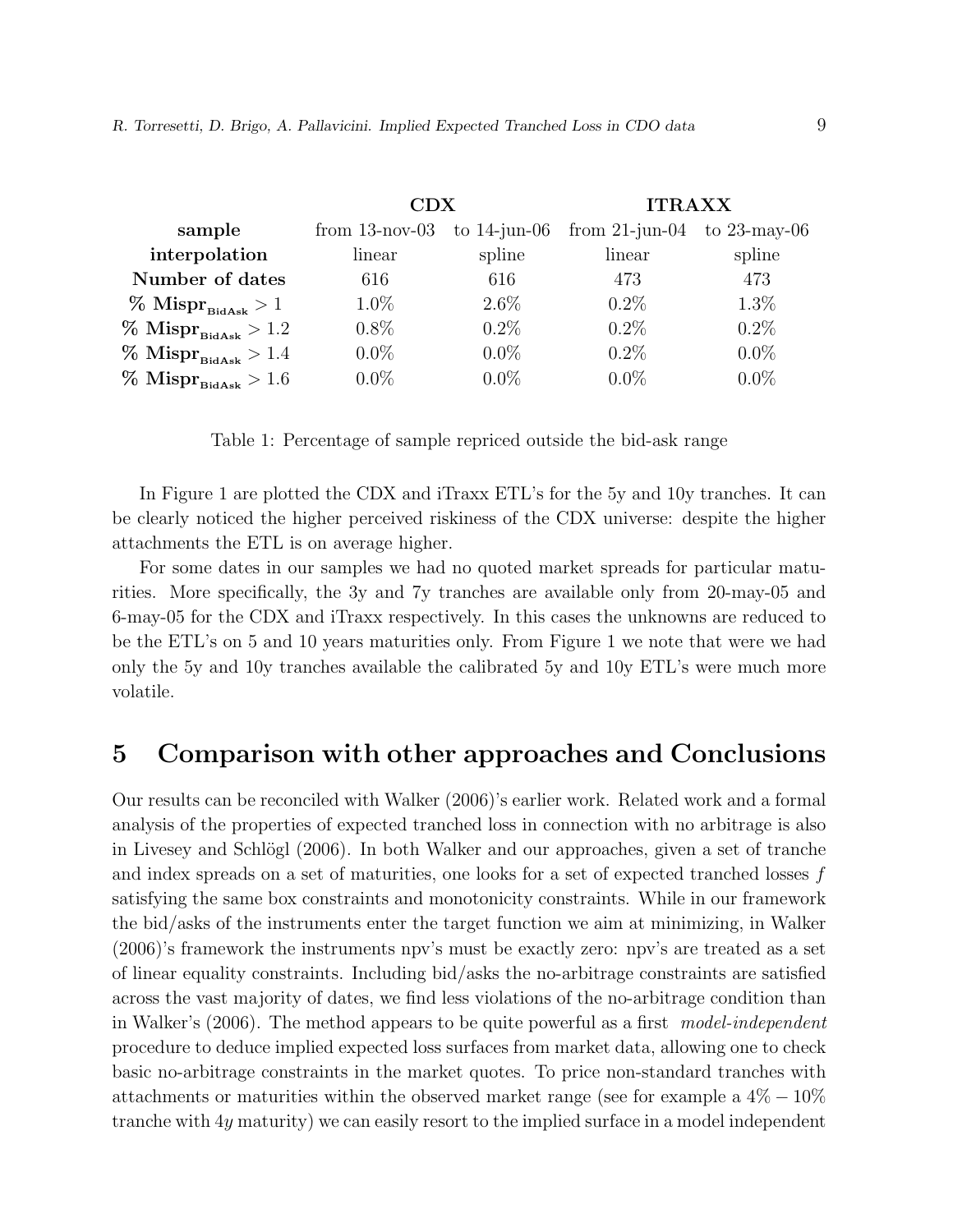way. We overcome the inconsistency of having different expected loss profiles on the same intervals that would be typically occurring if implied correlation had been used. In Figure 2 we see for example the ETL for the  $(0, 3\%)$  equity tranche associated with the 3y, 5y and 10y implied correlations for that tranche. As one can see the  $[0, 3y]$  expected loss coming from the 5y implied correlation quote is different from the  $[0, 3y]$  expected loss coming from the 3y correlation quote, and so on. The model independent ETL surface method avoids this inconsistency practically by construction.

Explicit dynamical models for the loss are an active area of research, see for example Brigo, Pallavicini and Torresetti (2006) where a family of models allowing for tranches and index calibration is considered, or Brigo, Pallavicini and Torresetti (2007) for such a model that is also consistent with single names defaults (top down approach).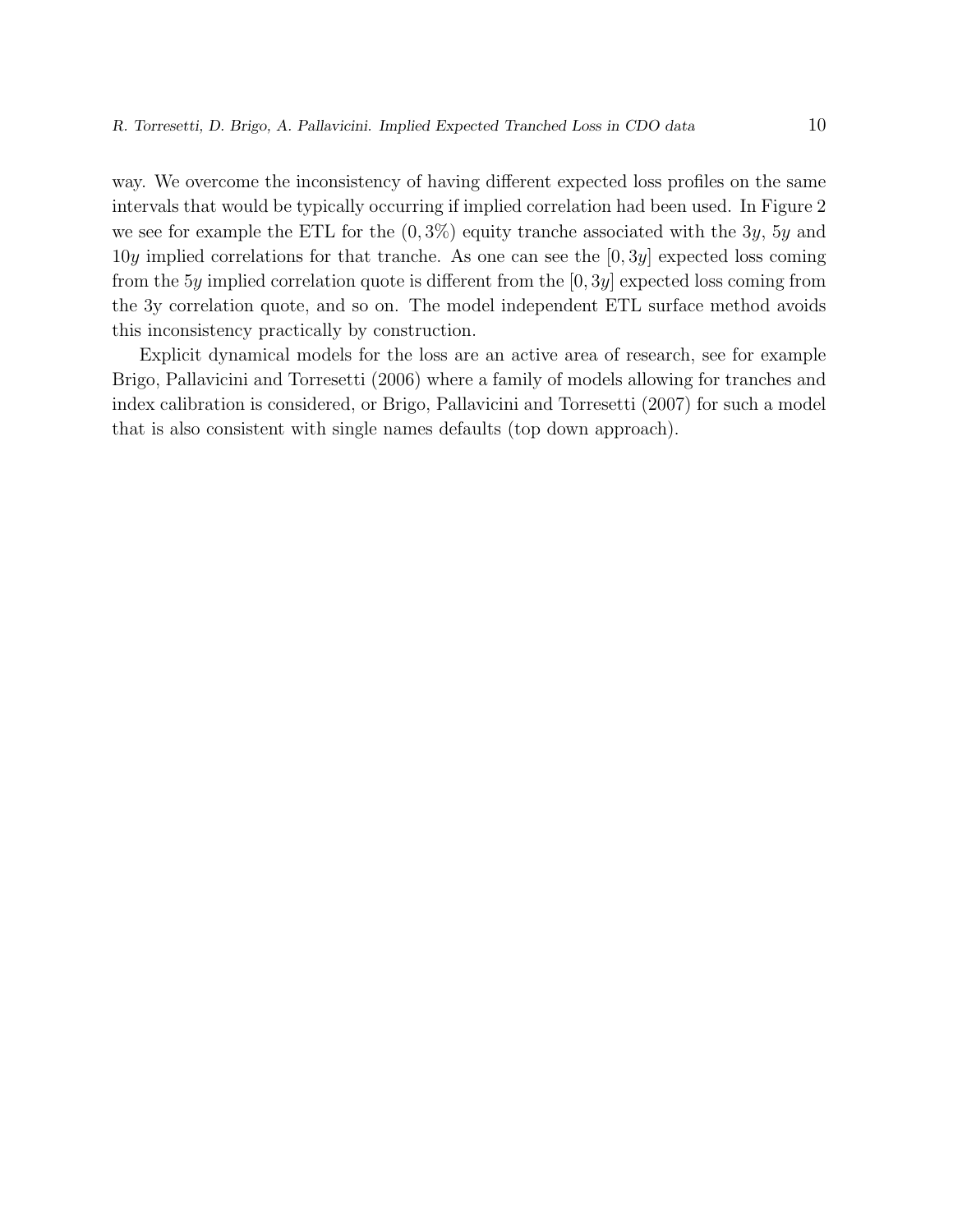

Figure 1: Expected Tranched Loss, CDX and iTraxx, 5y and 10y tranches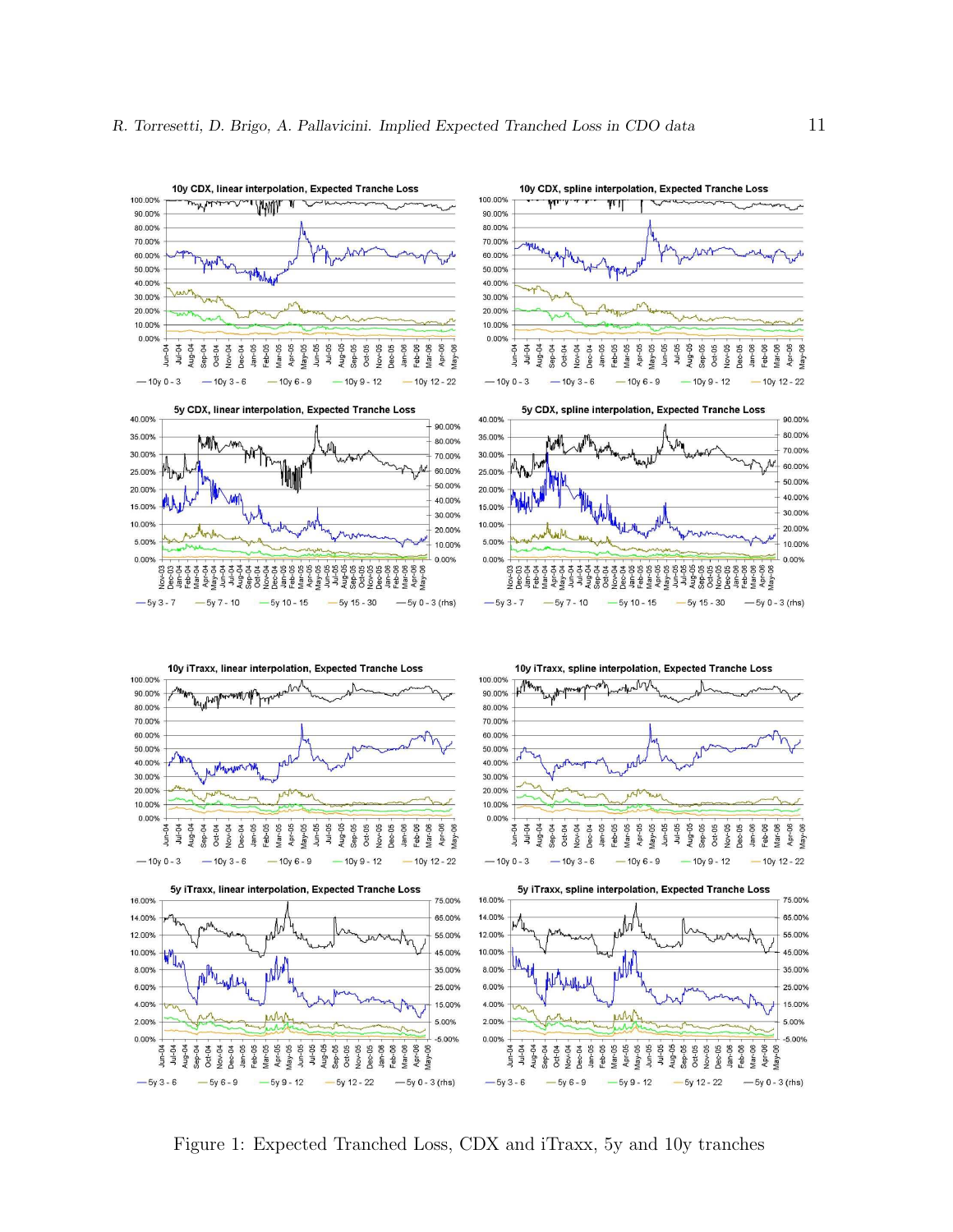

Figure 2: Inconsistency in Expected Tranched Losses coming from implied correlation. We plot the time evolution of Expected tranche losses for  $(0, 3\%)$  resulting from implied correlation calibrated to the CDX equity tranches on April 26, 2006. Implied correlation is obtained through inversion of the homogeneos finite pool gaussian copula model price.